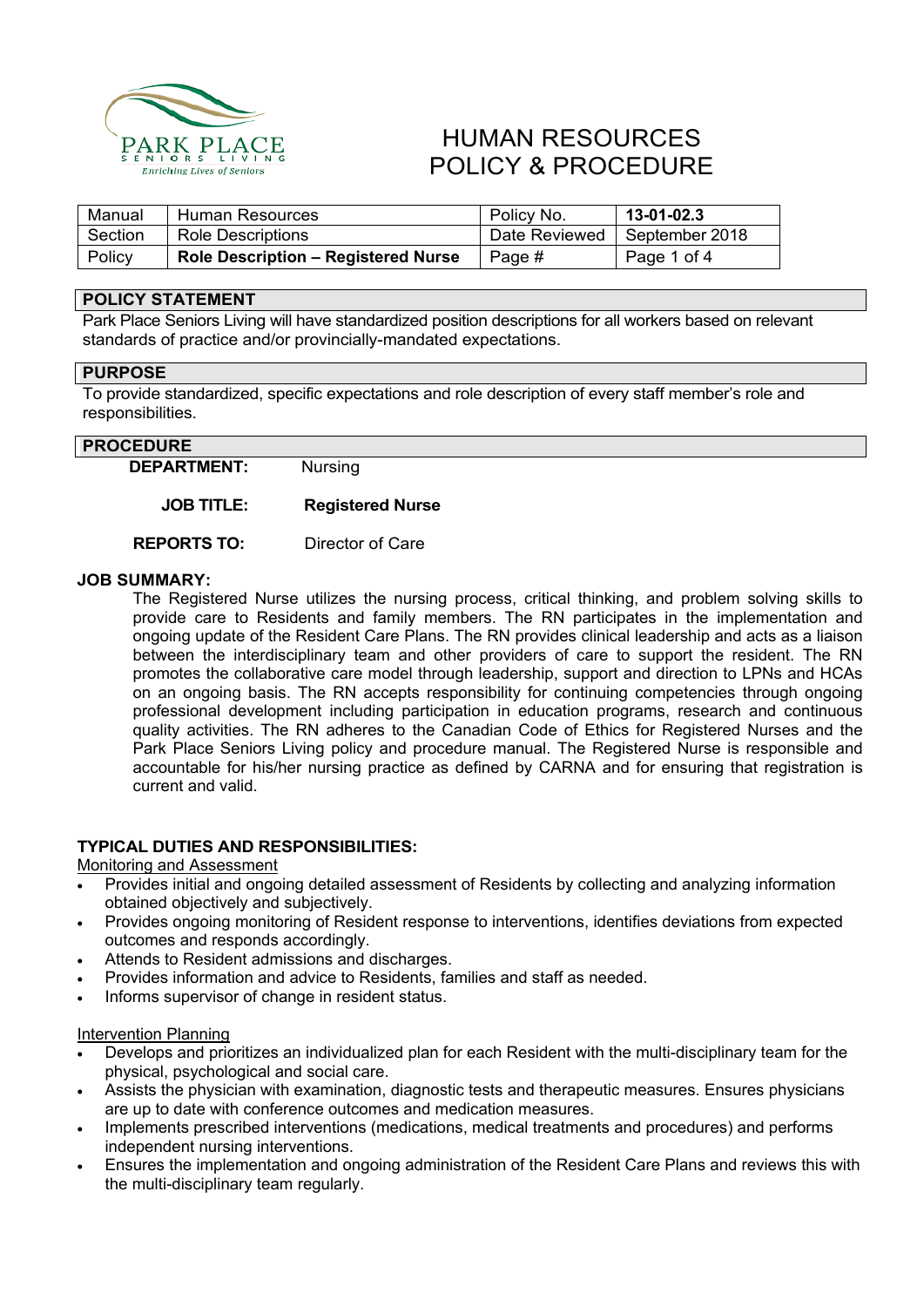

# HUMAN RESOURCES **PARK PLACE**<br>
<u>ENIORS LIVING</u><br>
Enriching Lives of Seniors<br>
POLICY & PROCEDURE

| Manual  | Human Resources                            | Policy No.    | $13 - 01 - 02.3$ |
|---------|--------------------------------------------|---------------|------------------|
| Section | <b>Role Descriptions</b>                   | Date Reviewed | September 2018   |
| Policy  | <b>Role Description - Registered Nurse</b> | Page #        | Page 2 of 4      |

Intervention evaluation

- Evaluates the effectiveness of nursing care treatments and informs the Resident's physician of significant changes in condition of the Resident. Works with the multi-disciplinary team members to problem-solve when required.
- Follow-up on Physicians quarterly med. reviews, Physician's Annual Physicals, Nursing monthly charting, Care plans and Wound Care Binders.
- Evaluation of care delivery.

### **Documentation**

- Coordinates and participates in MDS data entry by communicating and observing the resident, communicating with direct care staff, interdisciplinary health professionals, and family.
- The RN is responsible for both the Minimum Data Set (MDS) and the Assessment Protocols (CAPs), the components include but not limited to: Care plans, progress notes, assessments, profiles, tracking and electronic records.
- Records complete, accurate and relevant data for every Resident according to the Care Centre' charting protocol.
- Follows and assists in revision of facility policies and standards of nursing practice.
- Observes staff performance and participates in performance appraisals of HCA staff.

### Administrative and Operational support

- Suggests Resident care service enhancements to the Care Coordinator or Director of Care.
- Corrects unsafe conditions and practices within the Nursing Department.
- Routine Audits.
- Active input into nursing committees and follows through on committee recommendations.
- Attends monthly RN/LPN meetings
- Assists with the enforcement of fire and safety regulations.
- Responsible to assist and guide partnered/designated LPN(s).
- In charge of the Centre's Nursing Department while on duty during evening, night, and weekend shifts.
- Participates in special programs as assigned (i.e. Flu immunization).
- Arranges for nursing staff replacement after hours and weekends.
- Consults with other professional team members as indicated (i.e. PT, SW, RT, and OT).
- RN on night shift is responsible to meet briefly with the LPN at the start and end of the night shift. This is to support the LPN in the assessment of changing status of Residents, especially declining status.
- In Permanent Part Time or Full Time positions acts as Case Manager for specified Residents.

#### Professional Responsibilities

- Serves as an advocate to ensure that the Resident's needs are met.
- Participates in research, in-service classes onsite and off, staff development and orientation when required.
- Adherence to Professional and Care Centre protocols, practices and standards.
- Counsels and advocates to enhance health and well-being.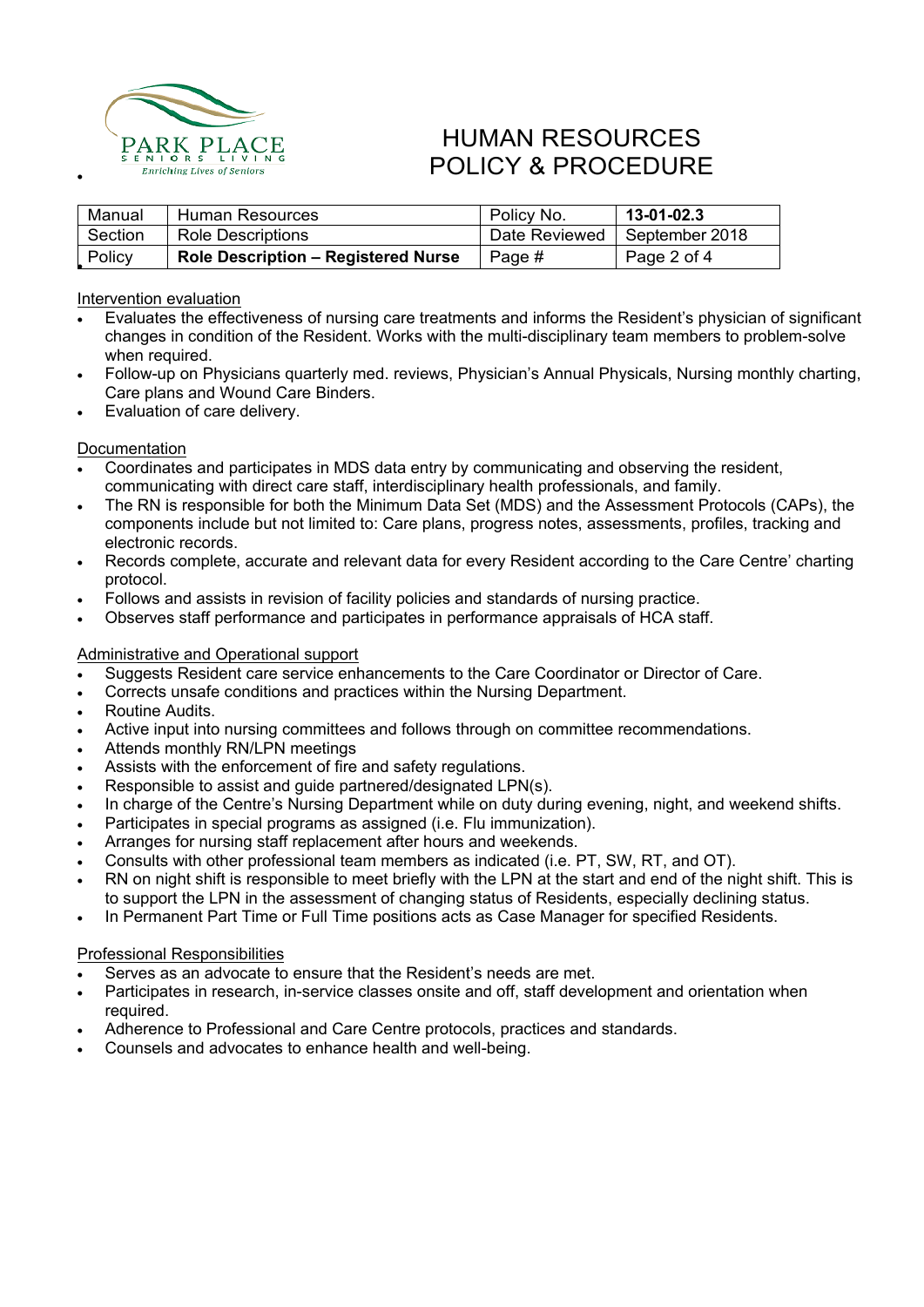

# HUMAN RESOURCES POLICY & PROCEDURE

| Manual  | Human Resources                            | Policy No.    | 13-01-02.3     |
|---------|--------------------------------------------|---------------|----------------|
| Section | Role Descriptions                          | Date Reviewed | September 2018 |
| Policy  | <b>Role Description - Registered Nurse</b> | Page #        | Page 3 of 4    |

## **HEALTH AND SAFETY RESPONSIBILITIES:**

- Are responsible to read, understand and comply with company's Occupational health & Safety policies and safe work practices.
- All staff to be aware of safety policy.
- Promote Health and safety awareness
- Cooperate with employer through involvement in all aspect of the Health and Safety Program.
- Use safe work procedures.
- Comply with rules and regulations.
- Are responsible to take every reasonable precaution to protect the safety of themselves, other workers in their area and the general public.
- Report near miss, injury equipment damage accident to their Supervisor immediately and complete required reports.
- Report unsafe work conditions
- Report unsafe acts.
- Make safety suggestions.
- Make safety suggestions.
- Read minutes posted.
- Perform First Aid if/when required.
- Set a good example.
- All other duties as assigned.

### **QUALIFICATIONS:**

### Education and Training:

Graduate from an accredited School of Nursing. CPR and First Aid training preferred. Certification in SWAT an asset.

Professional Designations and Affiliations:

Current Registration with the College and Association of Registered Nurses of Alberta.

### Physical Demands:

The RN position requires a significant amount of lifting, walking, reaching, bending, pushing, standing and sitting. In an average day the employee spends 2 to 6 hours standing or walking. Lifts a maximum of 50 lbs., frequent lifting and/or carrying of 20 lbs. Must be able to manage stressful work situations with dexterity.

# Health and Safety Risks – Environment

Refer to Job Task Analysis

| Physical:      | Strain on shoulder, neck and back, cuts/scrapes/injection     |
|----------------|---------------------------------------------------------------|
| Environmental: | Draft, dust exposure, working alone situation.                |
| Chemical:      | Equipment cleaners                                            |
| Biological:    | Exposure to communicable diseases, i.e. colds, influenza, GI. |
| Radiation:     | Minimal                                                       |

High Risk Element: Ergonomics, slips/trips/falls and psychological related to providing care to residents.